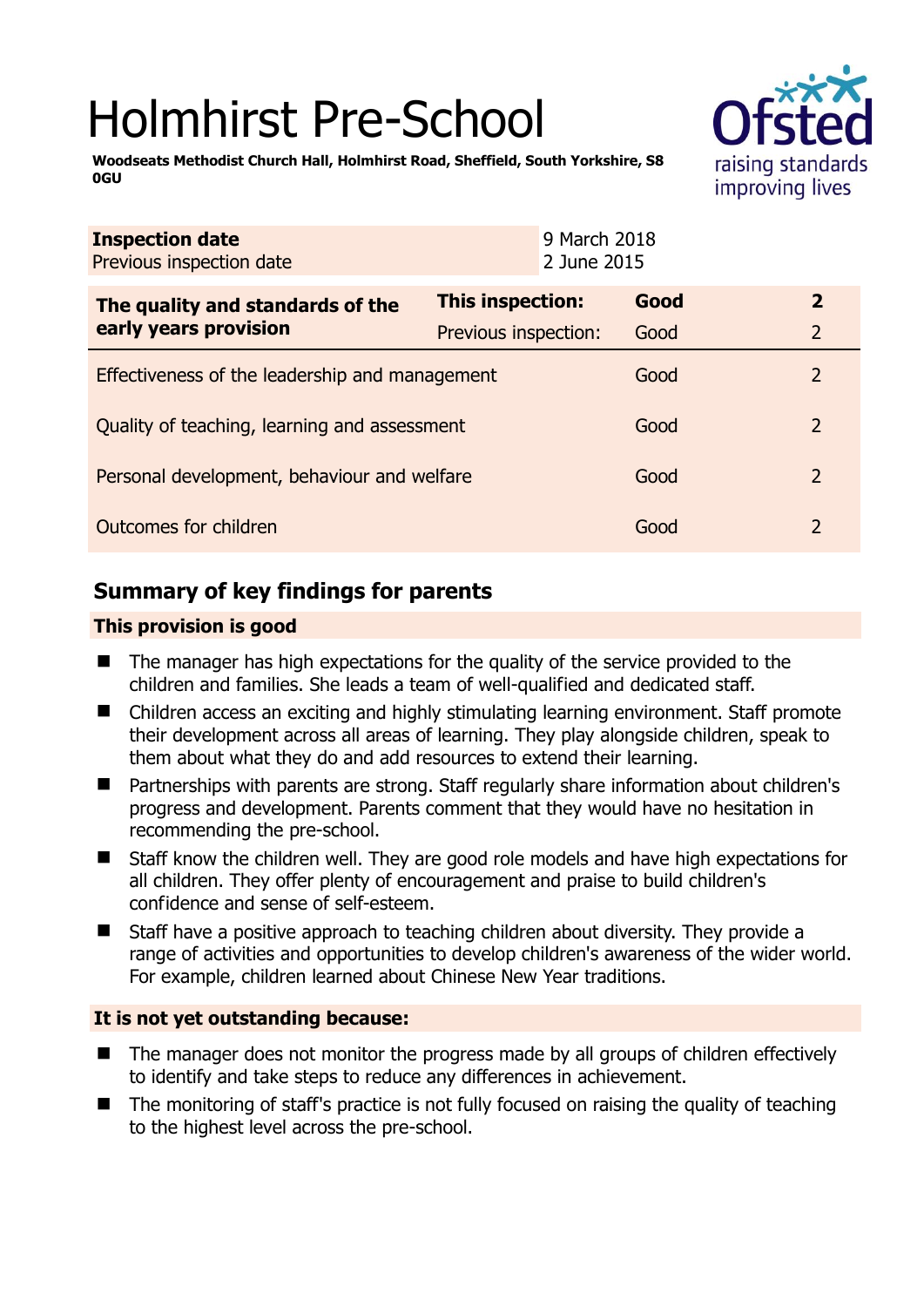# **What the setting needs to do to improve further**

## **To further improve the quality of the early years provision the provider should:**

- $\blacksquare$  strengthen the systems for monitoring the progress made by different groups of children to identify and minimise any differences in achievement
- review the monitoring of staff's performance, so that it is more targeted and focused on raising the quality of teaching to the highest level.

## **Inspection activities**

- The inspector spoke to several parents, read written feedback from other parents and took account of their views.
- The inspector held a meeting with the manager. She looked at relevant documentation and evidence of the suitability of staff working in the nursery.
- $\blacksquare$  The inspector spoke with the staff and children during the inspection.
- The inspector observed the quality of teaching and assessed the impact this has on children's learning.
- The inspector completed a joint evaluation of an activity with the manager.

## **Inspector**

Dawn Barlow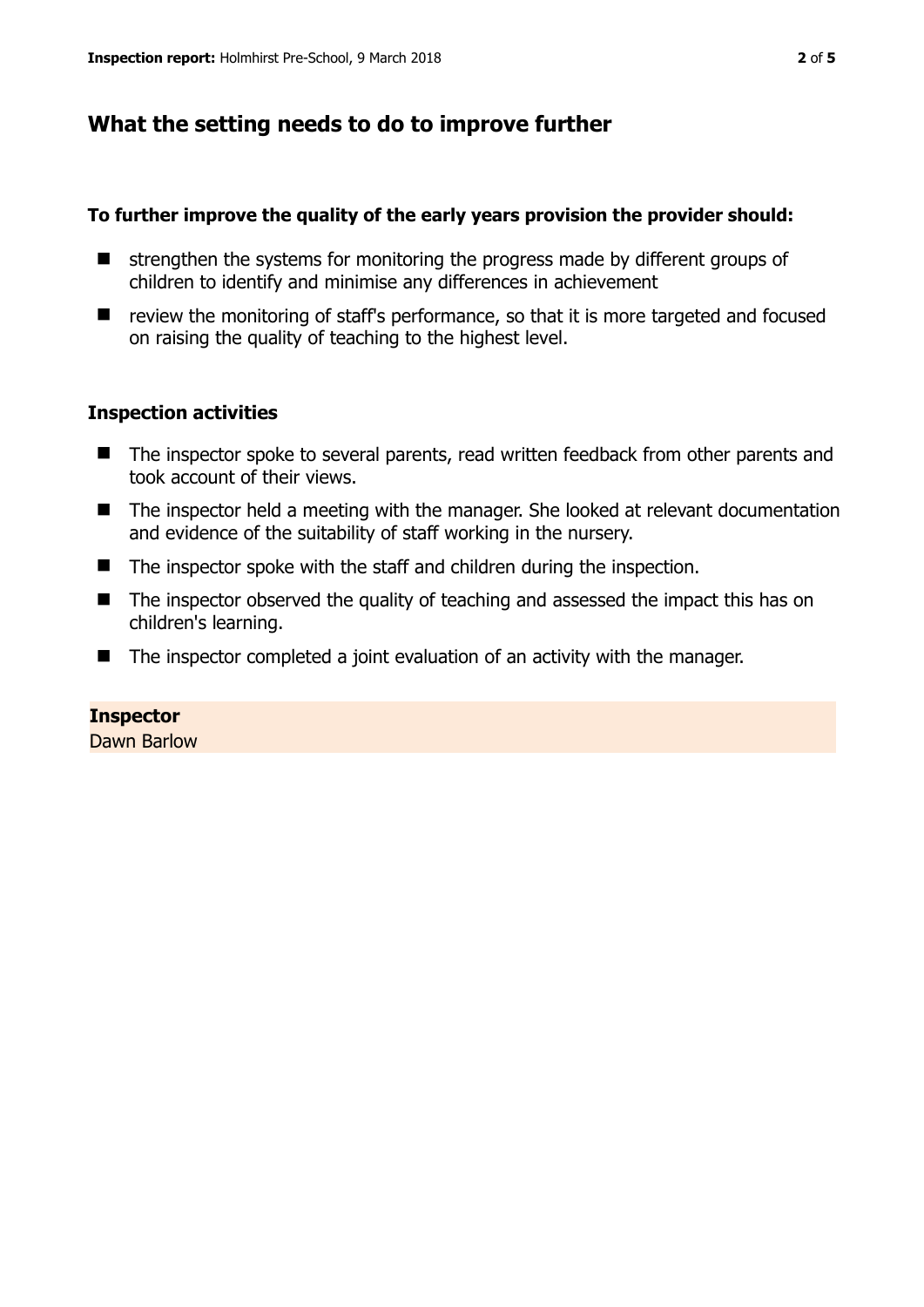## **Inspection findings**

#### **Effectiveness of the leadership and management is good**

Safeguarding is effective. The manager, committee and staff understand child protection issues well and are clear about their responsibility to keep children safe from harm. For example, staff know the procedures to follow if they have a concern about a child's welfare. Managers use self-evaluation effectively to target areas for improvement and continue to raise outcomes for children. Staff work very well with other professionals and children's needs are recognised and consistently met.

#### **Quality of teaching, learning and assessment is good**

The quality of teaching is good. Staff observe and assess children's development and use this information to plan activities to support their individual needs. They sensitively join in children's play to successfully build on their prior learning. For example, staff listen perceptively and skilfully question children to help extend their thinking and ideas. Children develop good speaking, listening and attention skills during whole-group activities. They develop their mathematical skills, for instance, as they learn to count. Children particularly enjoy role-play activities where they work together collaboratively and spend time acting out their made-up stories. Support for children who have special educational needs (SEN) and/or disabilities is excellent.

#### **Personal development, behaviour and welfare are good**

Children demonstrate secure relationships with staff. They are happy and well cared for. Staff effectively help children to gain a wide range of skills needed for school. Children are very independent. They follow instructions well and undertake small responsibilities. For example, they serve themselves at snack times and clear away their plates once they have finished eating. Children enjoy friendships and are socially confident in group situations. They enjoy being active, indoors and outdoors. Children move with confidence and display good control as they climb and balance. They show good awareness of each other's space to keep themselves and each other safe.

#### **Outcomes for children are good**

All children make good progress in their learning in relation to their starting points. They are well prepared for the next stage of their learning and their eventual move on to school. Children are confident and demonstrate positive attitudes to their play and learning. They show strong cooperation, motivation and eagerness to learn during their play.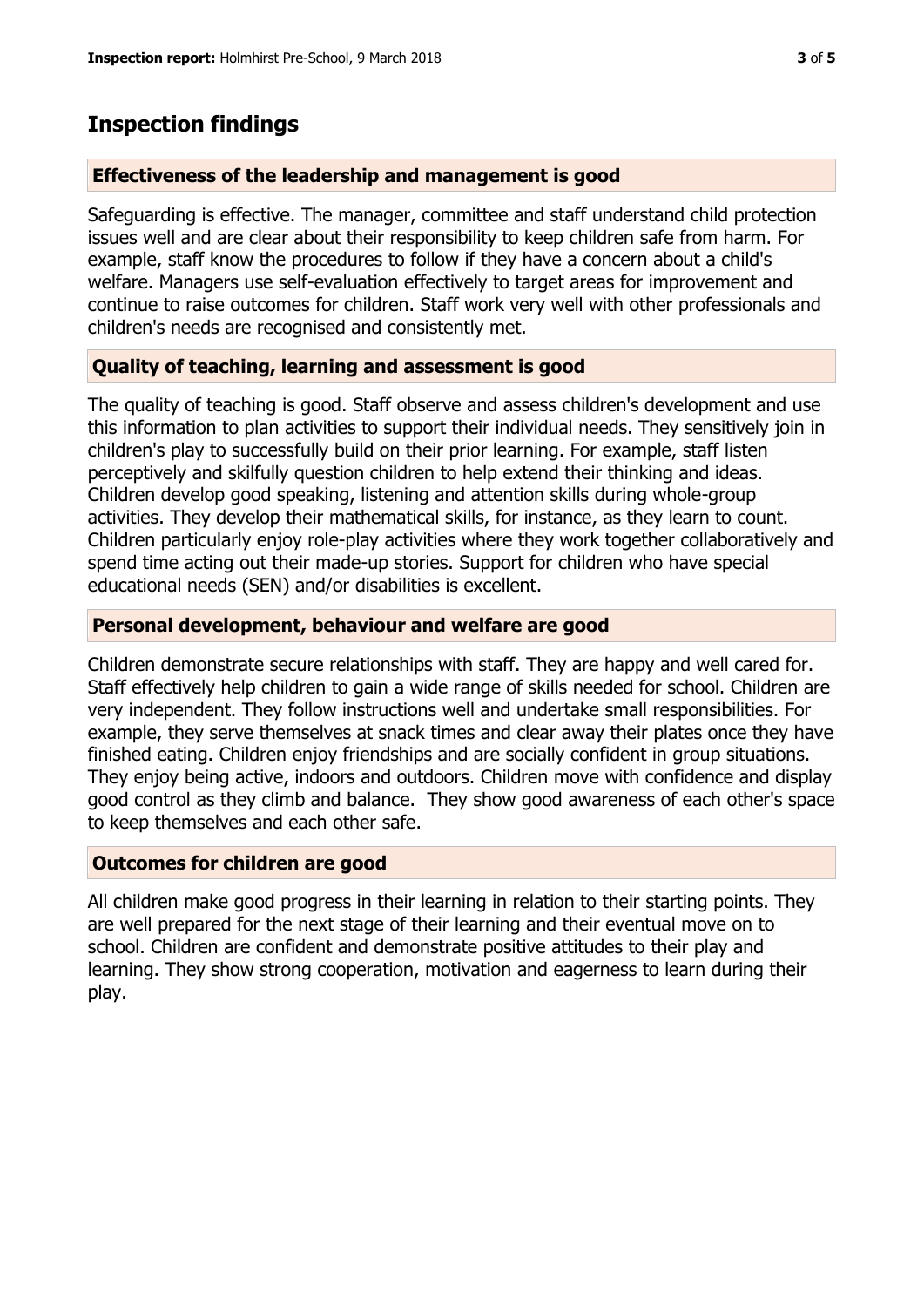# **Setting details**

| Unique reference number                             | 300715                                                                               |
|-----------------------------------------------------|--------------------------------------------------------------------------------------|
| <b>Local authority</b>                              | Sheffield                                                                            |
| <b>Inspection number</b>                            | 1090505                                                                              |
| <b>Type of provision</b>                            | Sessional provision                                                                  |
| Day care type                                       | Childcare - Non-Domestic                                                             |
| <b>Registers</b>                                    | Early Years Register, Compulsory Childcare<br>Register, Voluntary Childcare Register |
| Age range of children                               | $2 - 5$                                                                              |
| <b>Total number of places</b>                       | 20                                                                                   |
| Number of children on roll                          | 28                                                                                   |
| Name of registered person                           | <b>Holmhirst Pre-School Committee</b>                                                |
| <b>Registered person unique</b><br>reference number | RP520529                                                                             |
| <b>Date of previous inspection</b>                  | 2 June 2015                                                                          |
| <b>Telephone number</b>                             | 0114 4534716                                                                         |

Holmhirst Pre-School registered in 1992. The pre-school employs six members of childcare staff, all of whom hold appropriate early years qualifications at level 3. The pre-school opens from Monday to Friday during term time. Sessions are from 8.30am until 3pm. The pre-school provides funded early education for three- and four-year-old children.

This inspection was carried out by Ofsted under sections 49 and 50 of the Childcare Act 2006 on the quality and standards of provision that is registered on the Early Years Register. The registered person must ensure that this provision complies with the statutory framework for children's learning, development and care, known as the early years foundation stage.

Any complaints about the inspection or the report should be made following the procedures set out in the guidance 'Complaints procedure: raising concerns and making complaints about Ofsted', which is available from Ofsted's website: www.gov.uk/government/organisations/ofsted. If you would like Ofsted to send you a copy of the guidance, please telephone 0300 123 4234, or email enquiries@ofsted.gov.uk.